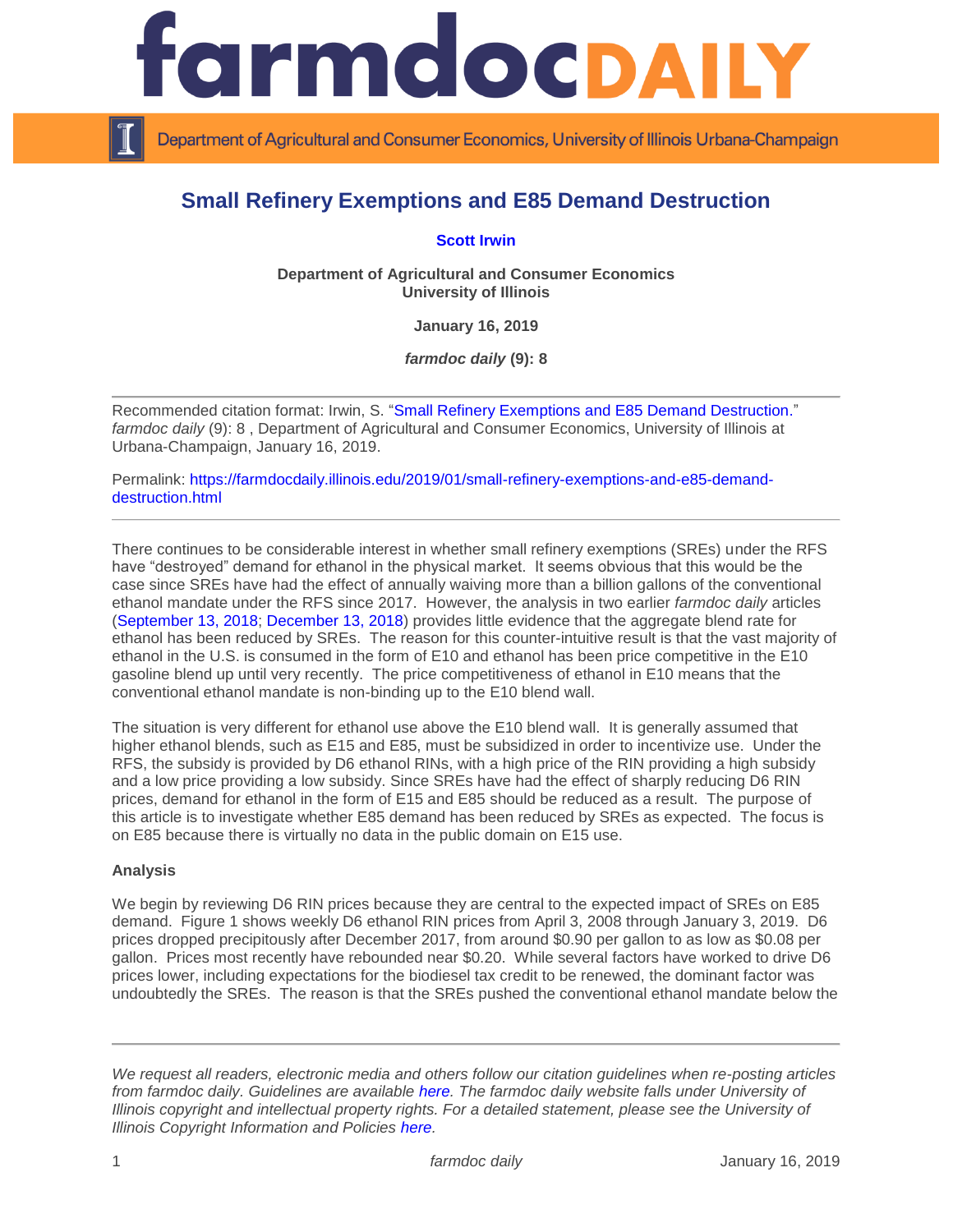E10 blend wall, thereby breaking the link between more expensive D4 RINs and D6 RINs, and at the same time greatly increased the supply of D6 RINs available in the secondary market.



The dramatic drop in the price of D6 RINs should have substantially reduced incentives for E85 use, if not eliminated them entirely. The basic principle underlying the RFS is that retail fuel blends with a low percentage of biofuels effectively subsidize fuel blends with a high percentage of biofuels. This assumes that pricing in both the fuel and RIN markets is perfectly competitive so that RIN values are fully passed through from producers to consumers at the pump. Since E85 has a large percentage of biofuels it should receive a large subsidy, which in turn should expand use and help meet the RFS conventional ethanol mandate. The key question is what level of D6 RIN prices is required to incentivize drivers to switch from E10 to E85, assuming they have a flexible fuel vehicle (FFV) that can use E85. While a full analysis is beyond the scope of this article, it is safe to say that the breakeven D6 price at current ethanol and gasoline prices is well above the current level of about \$0.20. The analysis in the report by Lade, Pouliot, and Babcock (2018) suggests a D6 RIN price in the range of \$0.60 to \$1.20 is required, depending on assumptions about consumer behavior. The bottom-line is that the SRE-driven crash in D6 RIN prices has dramatically reduced the incentives needed to encourage E85 use.

The next step in the analysis is to examine the available data on E85 use to see if it has declined as expected. Unfortunately, the available data on E85 use in the U.S. is incomplete, and therefore, the total amount of E85 use is unknown. In all likelihood, the most comprehensive effort to estimate total E85 use is in the annual EPA rulemakings for the RFS. The estimates in rulemakings for recent years suggest total E85 use is a tiny sliver of total gasoline use, at most 200-300 million gallons per year (out of more than 140 billion gallons of gasoline consumed annually in the U.S.). This implies total ethanol use of roughly 150-225 million gallons in E85, assuming an average ethanol content of 74 percent.

Given that we are interested in E85 usage in recent months and this is not covered by EPA estimates, the best that can be done is to examine the data available in the public domain and see if consistent trends are observed. The first series we use is from the EIA on conventional gasoline that is blended with at least 55 percent ethanol. The minimum level of ethanol in a gasoline blend to be considered E85 in the U.S. is 51 percent, hence the 55 percent lower bound. Figure 2 shows monthly values for this measure of E85 use in the U.S. from January 2010 through October 2018. Surprisingly, the EIA data show a notable increase in E85 use after December 2017. In fact, according to this data series, E85 use was up 32 percent for December 2017 through October 2018 compared to the same period a year earlier. Of course, it should be kept in mind that much of E85 use occurs outside of the EIA survey used to estimate this series. The coverage of the EIA series is probably in the range of one-third to one-half of total E85 use, as benchmarked in annual RFS rulemakings from the EPA.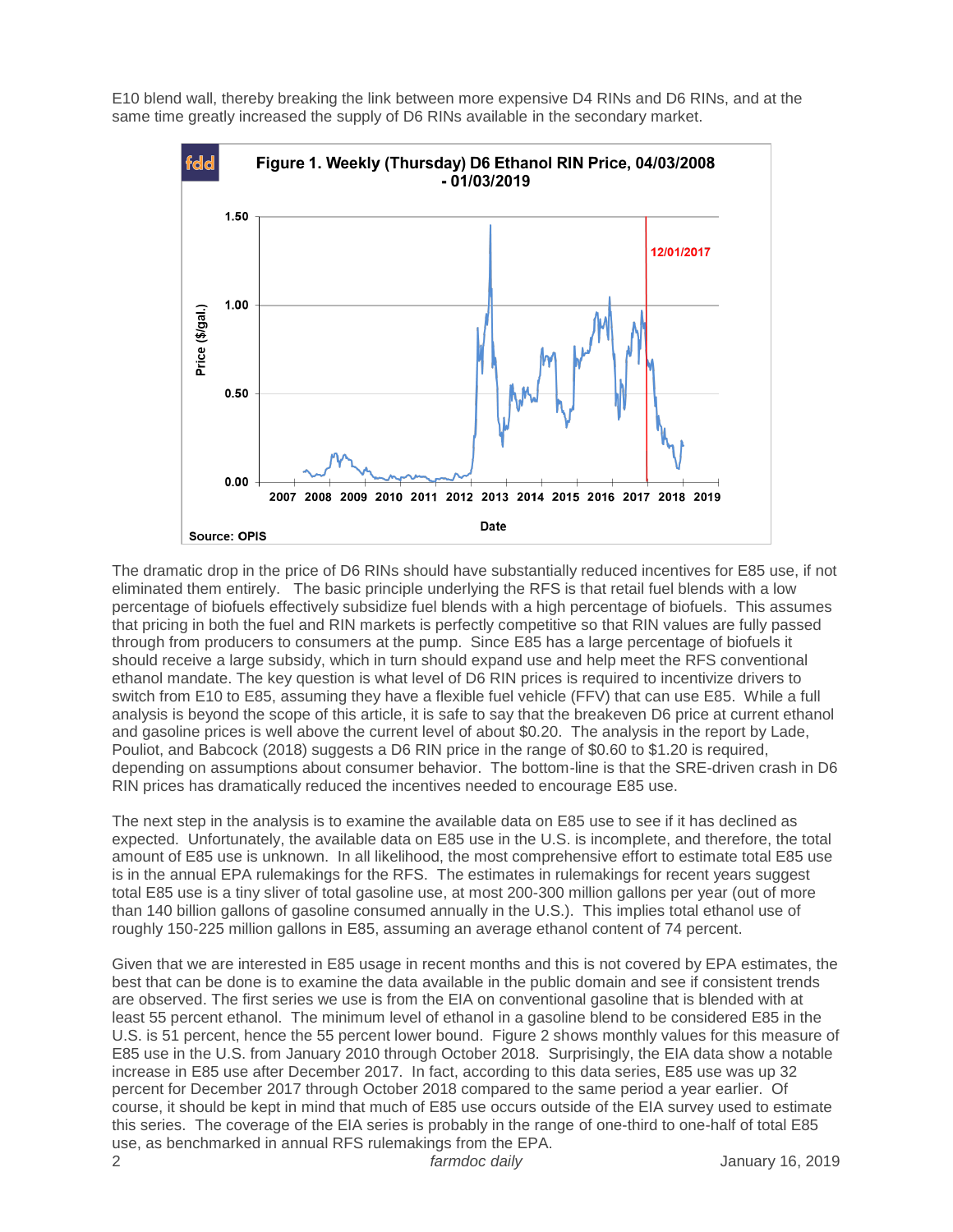

The second and third series on E85 use are collected at the state level for Iowa and Minnesota by the Iowa Department of Revenue and the Minnesota Commerce Department, respectively. Figure 3 shows monthly E85 use for each state over January 2007 through November 2018. While there is a great deal of variation in usage for each state, once again, there is a notable uptick in E85 use after December 2017. E85 use in Iowa was up 32 percent for December 2017 through October 2018 compared to the same period a year earlier, the same as indicated for the national EIA series, and Minnesota was up 25 percent. It should be kept in mind that total E85 use in the two states is only about 25 million gallons and the overlap between the state level data and national level EIA data is unknown. Nonetheless, the trends in E85 use across the three data series are quite consistent.

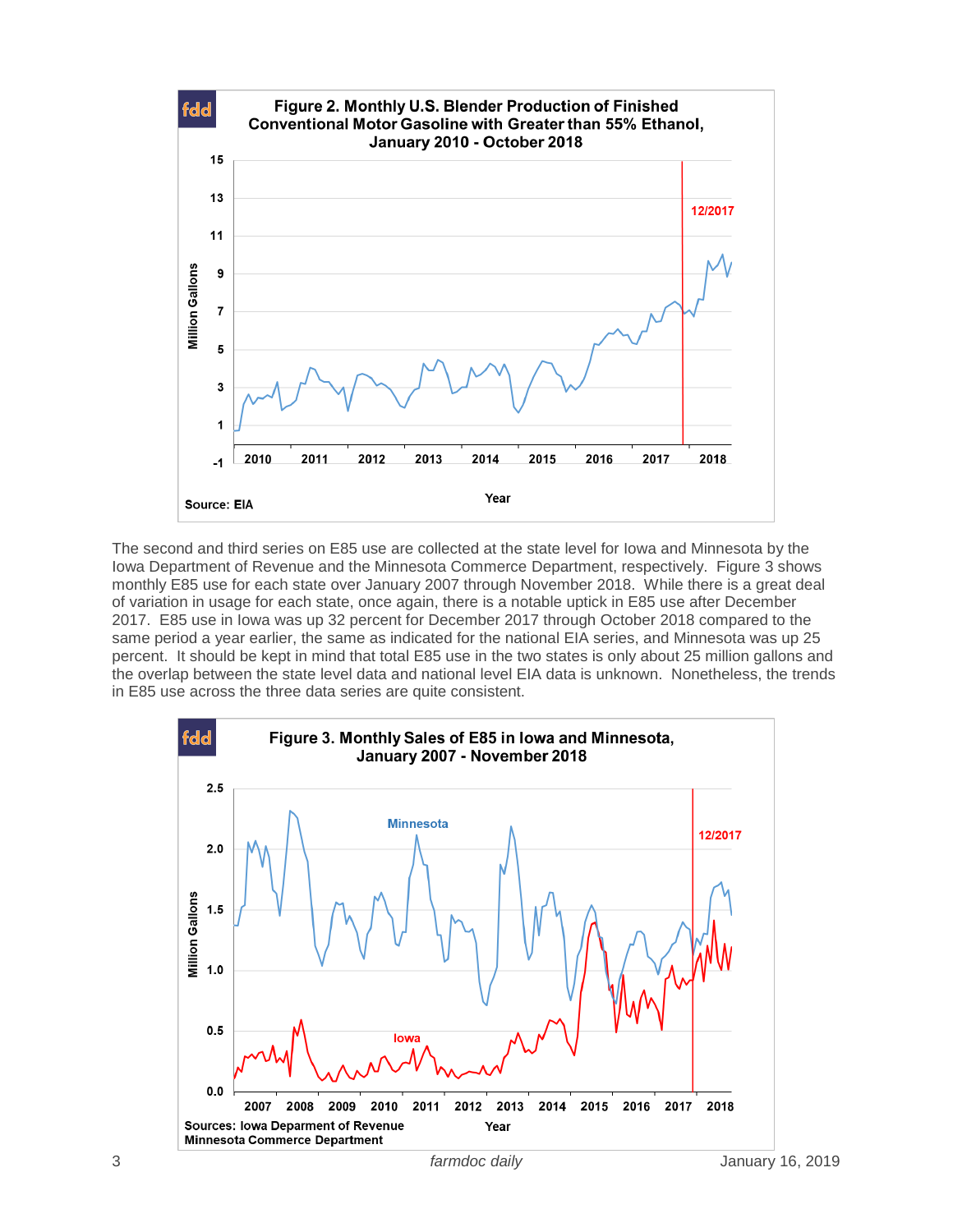A clear conclusion can be reached based on the available data. Specifically, the trend in E85 use since December 2017 is exactly the opposite of that projected based on the SRE-driven collapse in D6 ethanol RIN prices. If E85 use is not primarily being driven by RIN prices, what is driving it? Figure 4 provides a clue. The figure plots the number of gas stations in the U.S. that offer E85 pumps over 2007 through 2018. There was a 7 percent increase in E85 pumps in 2017 and another 9 percent increase in 2018, after a five-year period of lower growth in stations offering E85 pumps. The increases in the last two years were probably due to the USDA [Blender Infrastructure Program](https://www.usda.gov/media/press-releases/2015/10/28/usda-announces-210-million-be-invested-renewable-energy) that was announced in late 2015. It appears that the positive impacts of the expansion in the number of blender pumps on E85 use overwhelmed any disincentives provided by low D6 ethanol RIN prices.



## **Implications**

The data now clearly show that small refinery exemptions (SREs) under the RFS have not reduced physical ethanol use in the form of E10 gasoline blends (*farmdoc dail*y, [September 13, 2018;](https://farmdocdaily.illinois.edu/2018/09/small-refinery-exemptions-and-ethanol-demand-destruction.html) [December](https://farmdocdaily.illinois.edu/2018/12/more-on-small-refinery-exemptions-and-ethanol-demand-destruction.html)  [13, 2018\)](https://farmdocdaily.illinois.edu/2018/12/more-on-small-refinery-exemptions-and-ethanol-demand-destruction.html). However, the SREs have dramatically lowered D6 ethanol RIN prices and this should have reduced if not eliminated the incentive needed to encourage usage of higher ethanol blends such as E15 and E85. We examine the available data on E85 use in this article in order to see if trends in usage are consistent with this expectation. Surprisingly, each of the three series available in the public domain on E85 use show a consistent *upward* trend since December 2017, just the opposite of that predicted by the SRE-driven crash in D6 RIN prices. Furthermore, all three series show double-digit increases in E85 use during the December 2017 through October 2018 period. It appears that something other than RIN prices has been driving E85 use in recent months, and that something else appears to be growth in the number of gas stations offering E85 pumps. In all likelihood, this growth can be traced to the USDA [Blender](https://www.usda.gov/media/press-releases/2015/10/28/usda-announces-210-million-be-invested-renewable-energy)  [Infrastructure Program](https://www.usda.gov/media/press-releases/2015/10/28/usda-announces-210-million-be-invested-renewable-energy) that was announced in late 2015. Finally, it is important to recognize that the public data on E85 use in the U.S. is incomplete and this should be considered when viewing the results presented in this article.

## **References**

Irwin, S. ["More on Small Refinery Exemptions and Ethanol Demand Destruction.](https://farmdocdaily.illinois.edu/2018/12/more-on-small-refinery-exemptions-and-ethanol-demand-destruction.html)" *farmdoc daily* (8):228, Department of Agricultural and Consumer Economics, University of Illinois at Urbana-Champaign, December 13, 2018.